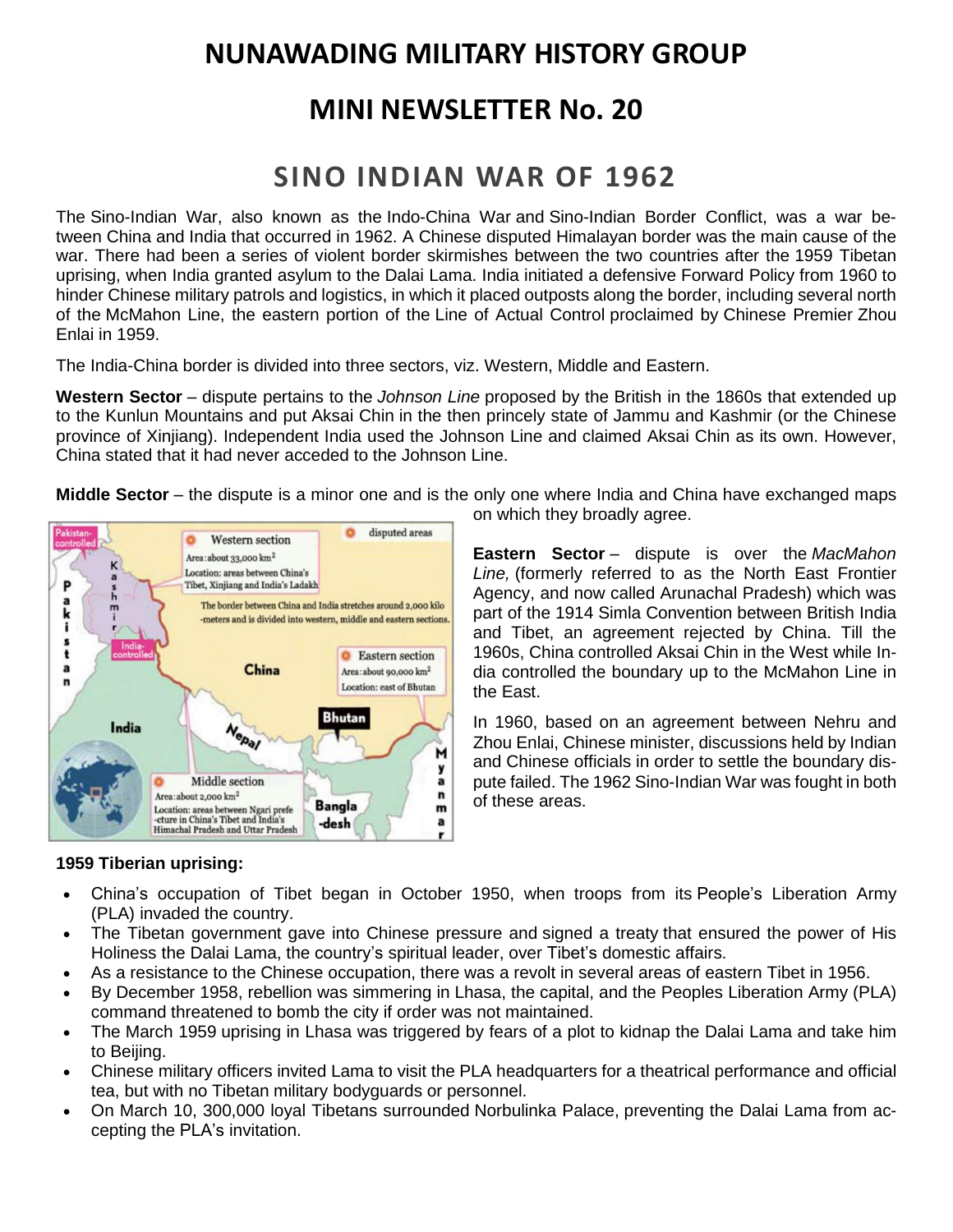- By March 17, Chinese artillery was aimed at the palace and the Dalai Lama was evacuated to neighboring India.
- Fighting broke out in Lhasa two days later, with Tibetan rebels outnumbered and outgunned.
- In the aftermath, the PLA cracked down on Tibetan resistance, executing the Dalai Lama's guards and destroying Lhasa's major monasteries along with thousands of their inhabitants.

## **Forward policy of India:**

- At the beginning of 1961, Nehru appointed General B.M. Kaul who was influential in all army decisions.
- Kaul reorganized the general staff and removed the officers who had resisted the idea of patrolling in disputed areas.
- In the summer of 1961, China began patrolling along the McMahon Line and entered parts of Indian-administered regions.
- After May 1961 Chinese troops occupied Dehra Compass and established a post on the Chip Chap River.
- The Chinese, however, did not believe they were intruding upon Indian territory.
- In response, the Indians launched a policy of creating outposts behind the Chinese troops so as to cut off their supplies and force their return to China.
- This has been referred to as the "Forward Policy".
- There were eventually 60 such outposts, including 43 north of the McMahon Line.
- Indian posts and Chinese posts were separated by a narrow stretch of land.
- China had been steadily spreading into those lands and India reacted with the Forward Policy to demonstrate that those lands were not unoccupied.
- The initial reaction of the Chinese forces was to withdraw when Indian outposts advanced towards them which encouraged the Indian forces to accelerate their Forward Policy even further.
- In response to Indian outposts encircling Chinese positions, Chinese forces would build more outposts to counter-encircle these Indian positions, which resulted in chessboard-like deployment of Chinese and Indian forces.
- However, no hostile fire occurred from either side as troops from both sides were under orders to fire only in defense.

## **International response during the conflict:**

- Western nations at the time viewed China as an aggressor and the war was part of a monolithic communist objective to dictate the world.
- The United States was unequivocal in its recognition of the Indian boundary claims in the eastern sector, while not supporting the claims of either side in the western sector.
- During the conflict, Nehru wrote two letters to the U.S. President John F. Kennedy, asking for 12 squadrons of fighter jets and a modern radar system.
- He had also asked that these aircraft be manned by American pilots until Indian airmen were trained to replace them.
- These requests were rejected by the Kennedy Administration.
- The U.S. provided non-combat assistance to Indian forces and planned to send the carrier USS Kitty Hawk to the Bay of Bengal to support India in case of an air war.
- As the Sino-Soviet split heated up, Moscow made a major effort to support India, especially with the sale of advanced Mig warplanes.
- India and the USSR reached an agreement in August 1962 (before the Cuban Missile Crisis) for the immediate purchase of twelve MiG-21s as well as for Soviet technical assistance in the manufacture of these aircraft in India.
- Britain agreed with the Indian position completely.
- The non-aligned nations remained uninvolved, and only the United Arab Republic openly supported India.
- Of the non-aligned nations, six, Egypt, Burma, Cambodia, Sri Lanka, Ghana and Indonesia didn't unequivocally condemn China which deeply disappointed India.
- Pakistan, which had had a turbulent relationship with India ever since the Indian partition, improved its relations with China after the war.

## **Military planning**

The Indian side was confident war would not be triggered and made little preparations. India had only two divisions of troops in the region of the conflict[.](https://en.wikipedia.org/wiki/Sino-Indian_War#cite_note-Swaminathan-75) In August 1962, Indian Brigadier D. K. Palit claimed that a war with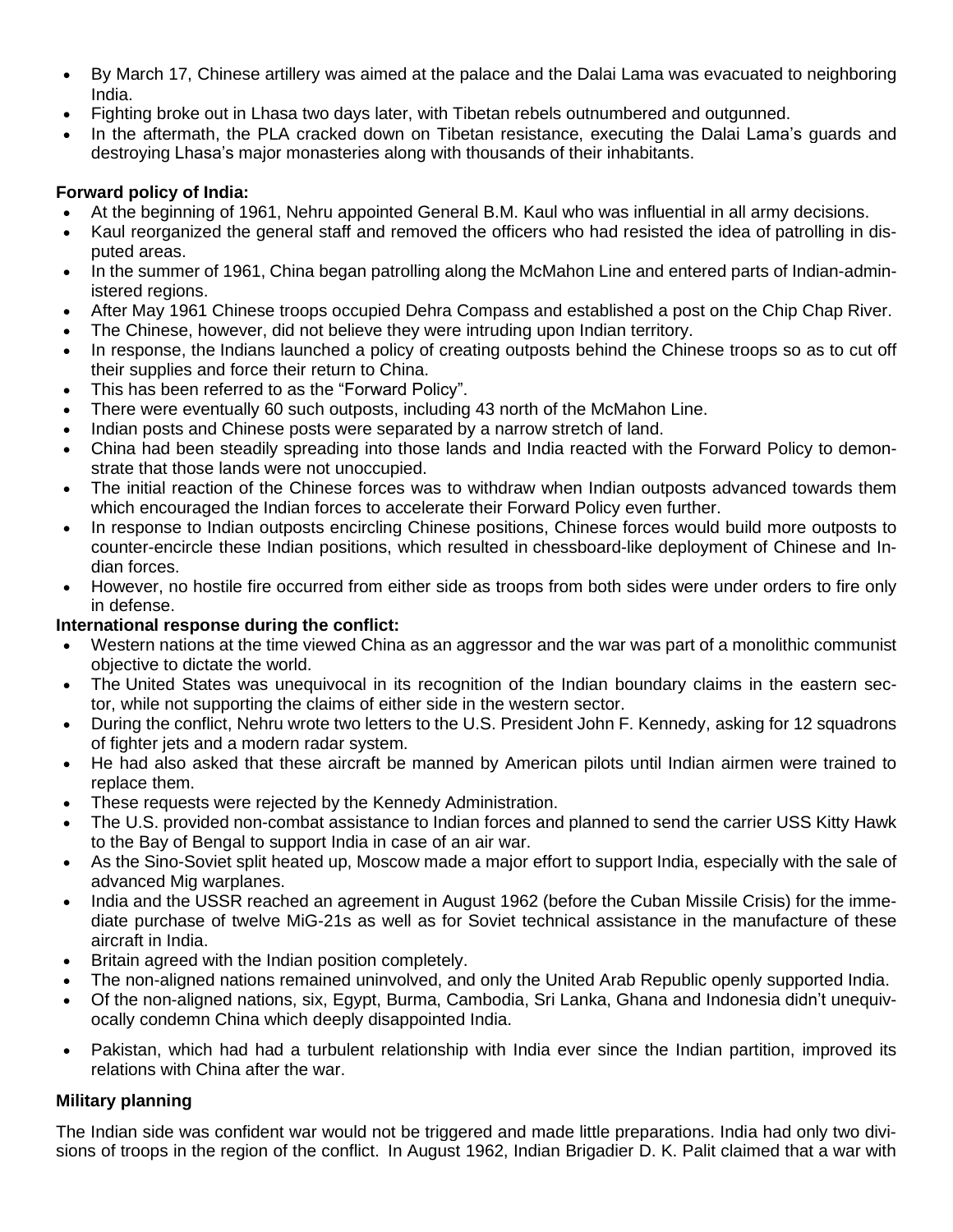China in the near future could be ruled out. Even in September 1962, when Indian troops were ordered to "expel the Chinese" from Thag La, Indian Divisional Commander Maj. General J. S. Dhillon expressed the opinion that "experience in Ladakh had shown that a few rounds fired at the Chinese would cause them to run away." Because of this, the Indian army was completely unprepared when the attack at Yumtso La occurred.

Recently declassified CIA documents which were compiled at the time reveal that India's estimates of Chinese capabilities made them neglect their military in favour of economic growth. It is claimed that if a more militaryminded man had been in place instead of Nehru, India would have been more likely to have been ready for the threat of a counter-attack from China.

On 6 October 1962, the Chinese leadership convened. [Lin Biao](https://en.wikipedia.org/wiki/Lin_Biao) reported that PLA intelligence units had determined that Indian units might assault Chinese positions at on 10 October (Operation Leghorn). The Chinese leadership and the Central Military Council decided upon war to launch a large-scale attack to punish perceived military aggression from India. In Beijing, a larger meeting of Chinese military was convened in order to plan for the coming conflict.

Mao and the Chinese leadership issued a directive laying out the objectives for the war. A main assault would be launched in the eastern sector, which would be coordinated with a smaller assault in the western sector. All Indian troops within China's claimed territories in the eastern sector would be expelled, and the war would be ended with a unilateral Chinese ceasefire and withdrawal, followed by a return to the negotiating table. India led the [Non-Aligned Movement,](https://en.wikipedia.org/wiki/Non-Aligned_Movement) Nehru enjoyed international prestige, and China, with a larger military, would be portrayed as an aggressor. He said that a well-fought war "will guarantee at least thirty years of peace" with India, and determined the benefits to offset the costs.

China also reportedly bought a significant amount of Indian rupee currency from Hong Kong, supposedly to distribute amongst its soldiers in preparation for the war.

On 8 October, additional veteran and elite divisions were ordered to prepare to move into Tibet from the [Chengdu](https://en.wikipedia.org/wiki/Chengdu_Military_Region) and [Lanzhou](https://en.wikipedia.org/wiki/Lanzhou_Military_Region) military regions.

On 12 October, Nehru declared that he had ordered the Indian army to "clear Indian territory in the North Eastern Frontier Area of Chinese invaders" and personally met with Kaul, issuing instructions to him.

On 14 October, an editorial on *People's Daily* issued China's final warning to India: "So it seems that Mr. Nehru has made up his mind to attack the Chinese frontier guards on an even bigger scale. ... It is high time to shout to Mr. Nehru that the heroic Chinese troops, with the glorious tradition of resisting foreign aggression, can never be cleared by anyone from their own territory ... If there are still some maniacs who are reckless enough to ignore our well-intentioned advice and insist on having another try, well, let them do so. History will pronounce its inexorable verdict ... At this critical moment ... we still want to appeal once more to Mr. Nehru: better rein in at the edge of the precipice and do not use the lives of Indian troops as stakes in your gamble."

Chinese Marshal [Liu Bocheng](https://en.wikipedia.org/wiki/Liu_Bocheng) headed a group to determine the strategy for the war. He concluded that the opposing Indian troops were among India's best, and to achieve victory would require deploying crack troops and relying on [force concentration](https://en.wikipedia.org/wiki/Force_concentration) to achieve decisive victory. On 16 October, this war plan was approved, and on the 18th, the final approval was given by the Politburo for a "self-defensive counter-attack", scheduled for 20 October.

### **Chinese Offensive**

On 20 October 1962, the Chinese [People's Liberation Army](https://en.wikipedia.org/wiki/People%27s_Liberation_Army) launched two attacks, 1000 [kilometres](https://en.wikipedia.org/wiki/Kilometre) (600 miles) apart. In the western theatre, the PLA sought to expel Indian forces from the [Chip Chap valley](https://en.wikipedia.org/wiki/Chip_Chap_River) in [Aksai Chin](https://en.wikipedia.org/wiki/Aksai_Chin) while in the eastern theatre, the PLA sought to capture both banks of the [Namka Chu](https://en.wikipedia.org/wiki/Namka_Chu) river. Some skirmishes also took place at the [Nathula Pass,](https://en.wikipedia.org/wiki/Nathula) which is in the Indian [state](https://en.wikipedia.org/wiki/Constituent_state) of [Sikkim](https://en.wikipedia.org/wiki/Sikkim) (an Indian [protectorate](https://en.wikipedia.org/wiki/Protectorate) at that time). [Gurkha](https://en.wikipedia.org/wiki/Gurkha)  [rifles](https://en.wikipedia.org/wiki/Gurkha) travelling north were targeted by Chinese artillery fire. After four days of fierce fighting, the three [regiments](https://en.wikipedia.org/wiki/Regiment) of Chinese troops succeeded in securing a substantial portion of the disputed territory.

### **Eastern theatre**

Chinese troops launched an attack on the southern banks of the Namka Chu River on 20 October. The Indian forces were undermanned, with only an understrength battalion to support them, while the Chinese troops had three regiments positioned on the north side of the river. The Indians expected Chinese forces to cross via one of five bridges over the river and defended those crossings. The PLA bypassed the defenders by fording the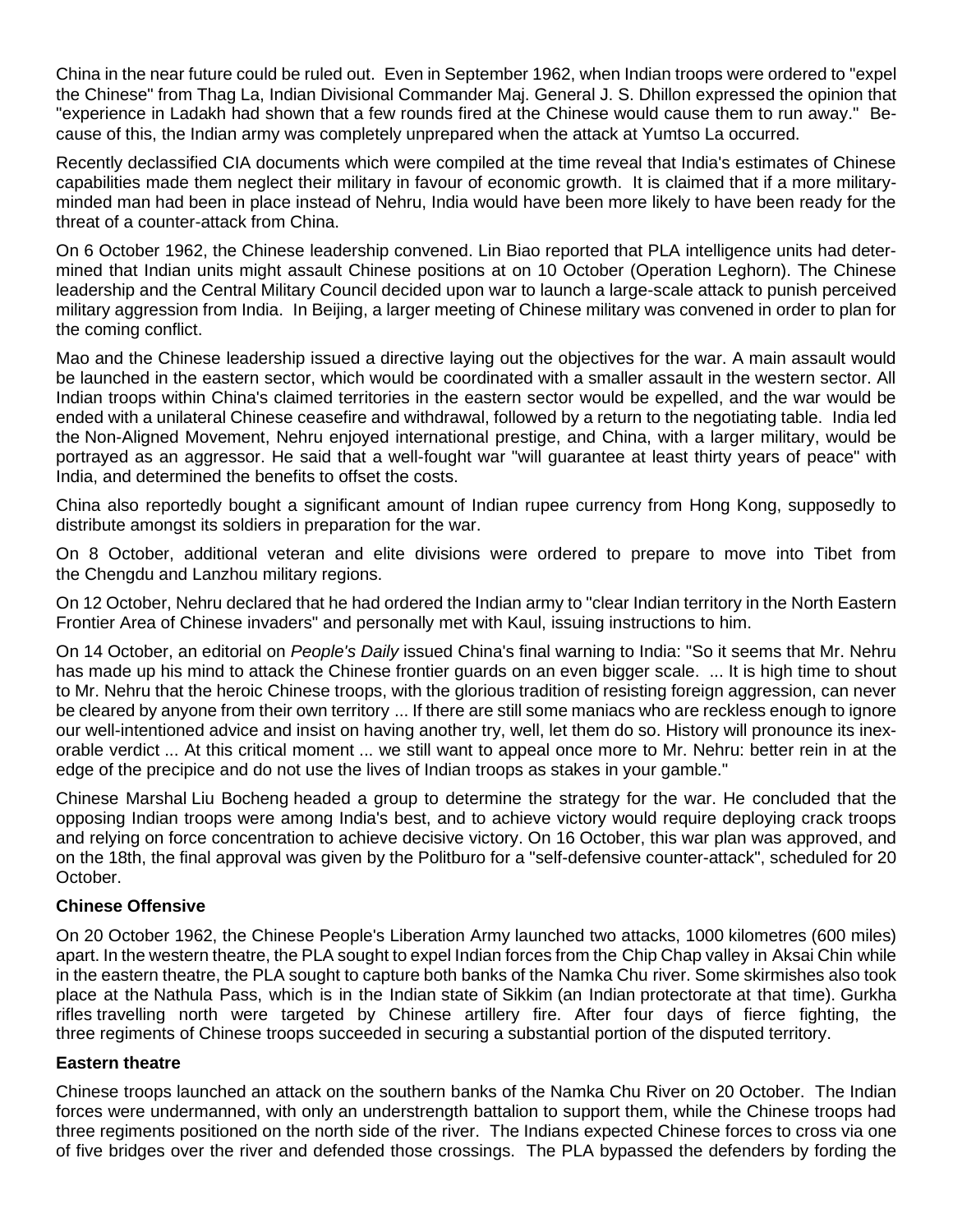river, which was shallow at that time of year, instead. They formed up into battalions on the Indian-held south side of the river under cover of darkness, with each battalion assigned against a separate group of [Rajputs.](https://en.wikipedia.org/wiki/Rajput)

At 5:14 am, Chinese mortar fire began attacking the Indian positions. Simultaneously, the Chinese cut the Indian telephone lines, preventing the defenders from making contact with their headquarters. At about 6:30 am, the Chinese infantry launched a surprise attack from the rear and forced the Indians to leave their trenches.

The Chinese overwhelmed the Indian troops in a series of flanking maneuvers south of the McMahon Line and prompted their withdrawal from Namka Chu. Fearful of continued losses, Indian troops retreated into [Bhutan.](https://en.wikipedia.org/wiki/Bhutan) Chinese forces respected the border and did not pursue. Chinese forces now held all of the territory that was under dispute at the time of the Thag La confrontation, but they continued to advance into the rest of North Eastern Frontier Area.

On 22 October, at 12:15 am, PLA mortars fired on [Walong,](https://en.wikipedia.org/wiki/Walong) on the McMahon line. Flares launched by Indian troops the next day revealed numerous Chinese milling around the valley. The Indians tried to use their mortars against the Chinese but the PLA responded by lighting a bush fire, causing confusion among the Indians. Some 400 Chinese troops attacked the Indian position. The initial Chinese assault was halted by accurate Indian mortar fire. The Chinese were then reinforced and launched a second assault. The Indians managed to hold them back for four hours, but the Chinese used weight of numbers to break through. Most Indian forces were withdrawn to established positions in Walong, while a company supported by mortars and medium machine guns remained to cover the retreat.

Elsewhere, Chinese troops launched a three-pronged attack on [Tawang,](https://en.wikipedia.org/wiki/Tawang) which the Indians evacuated without any resistance.

Over the following days, there were clashes between Indian and Chinese patrols at Walong as the Chinese rushed in reinforcements. On 25 October, the Chinese made a probe, which was met with resistance from the 4th Sikhs. The following day, a patrol from the 4th Sikhs was encircled, and after being unable to break the encirclement, an Indian unit was able to flank the Chinese, allowing the Sikhs to break free.

#### **Western theatre**

On the Aksai Chin front, China already controlled most of the disputed territory. Chinese forces quickly swept the region of any remaining Indian troops. Late on 19 October, Chinese troops launched a number of attacks throughout the western theatre. By 22 October, all posts north of Chushul had been cleared.

On 20 October, the Chinese easily took the Chip Chap Valley, [Galwan Valley,](https://en.wikipedia.org/wiki/Galwan_River) and Pangong Lake. Many outposts and garrisons along the Western front were unable to defend against the surrounding Chinese troops.



Most Indian troops positioned in these posts offered resistance but were either killed or taken prisoner. Indian support for these outposts was not forthcoming, as evidenced by the Galwan post, which had been surrounded by enemy forces in August, but no attempt made to relieve the besieged garrison. Following the 20 October attack, nothing was heard from Galwan.

On 24 October, Indian forces fought hard to hold the Rezang La Ridge, in order to prevent a nearby airstrip from falling.

After realising the magnitude of the attack, the Indian Western Command withdrew many of the isolated outposts to the south-east. Daulet Beg Oldi was also evacuated, but it was south of the Chinese claim line and was not approached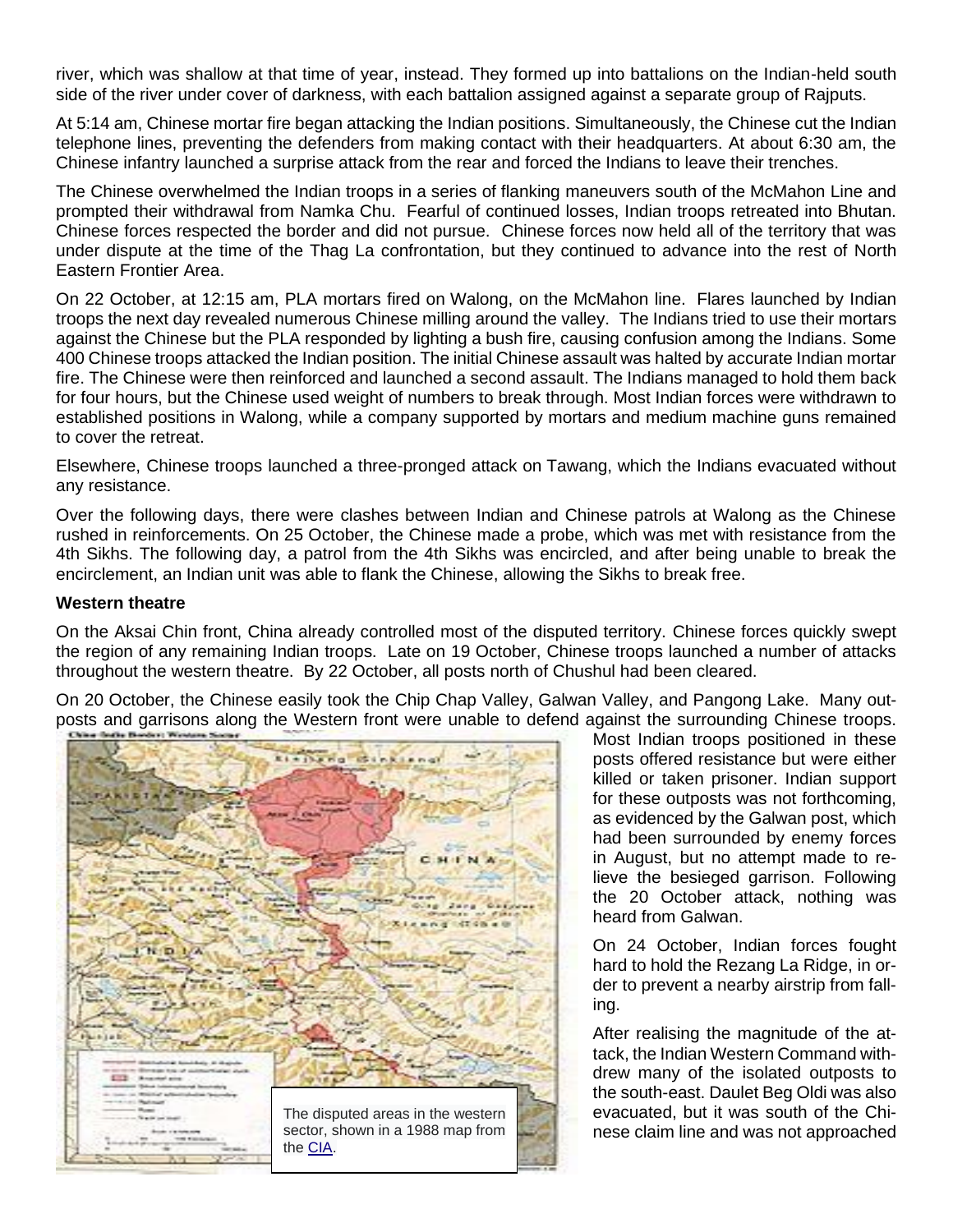by Chinese forces. Indian troops were withdrawn in order to consolidate and regroup in the event that China probed south of their claim line.

### **Lull in the Fighting**

By 24 October, the PLA had entered territory previously administered by India to give the Peoples Republic of China a diplomatically strong position over India. The majority of Chinese forces had advanced sixteen kilometres (10 miles) south of the control line prior to the conflict. Four days of fighting were followed by a three-week lull. Zhou ordered the troops to stop advancing as he attempted to negotiate with Nehru. The Indian forces had retreated into more heavily fortified positions around Se La and Bomdi La which would be difficult to assault. Zhou sent Nehru a letter, proposing

- **1. A negotiated settlement of the boundary**
- **2. That both sides disengage and withdraw twenty kilometres (12 miles) from present lines of actual control**
- **3. A Chinese withdrawal north in NEFA**
- **4. That China and India not cross lines of present control in Aksai Chin.**

Nehru's 27 October reply expressed interest in the restoration of peace and friendly relations and suggested a return to the "boundary prior to 8 September 1962". He was categorically concerned about a mutual twenty kilometre (12-mile) withdrawal after "40 or 60 kilometres (25 or 40 miles) of blatant military aggression". He wanted the creation of a larger immediate buffer zone and thus resist the possibility of a repeat offensive. Zhou's 4 November reply repeated his 1959 offer to return to the [McMahon Line](https://en.wikipedia.org/wiki/McMahon_Line) in NEFA and the Chinese traditionally claimed [MacDonald Line](https://en.wikipedia.org/wiki/MacDonald_Line) in Aksai Chin. Facing Chinese forces maintaining themselves on Indian soil and trying to avoid political pressure, the Indian parliament announced a national emergency and passed a resolution which stated their intent to "drive out the aggressors from the sacred soil of India". The United States and the United Kingdom supported India's response. The [Soviet Union](https://en.wikipedia.org/wiki/Soviet_Union) was preoccupied with the [Cuban Missile Crisis](https://en.wikipedia.org/wiki/Cuban_Missile_Crisis) and did not offer the support it had provided in previous years. With the backing of other [great powers,](https://en.wikipedia.org/wiki/Great_power) a 14 November letter by Nehru to Zhou once again rejected his proposal.

Neither side declared war, used their air force, or fully broke off diplomatic relations, but the conflict is commonly referred to as a war. This war coincided with the [Cuban Missile Crisis](https://en.wikipedia.org/wiki/Cuban_Missile_Crisis) and was viewed by the western nations at the time as another act of aggression by the Communist bloc. According to Calvin, the Chinese side evidently wanted a diplomatic resolution and discontinuation of the conflict.

### **Continuation of War**

After Zhou received Nehru's letter (rejecting Zhou's proposal), the fighting resumed on the eastern theatre on 14 November (Nehru's birthday), with an Indian attack on Walong, claimed by China, launched from the defensive position of Se La and inflicting heavy casualties on the Chinese. The Chinese resumed military activity on Aksai Chin and NEFA hours after the Walong battle.

### **Eastern theatre**

In the eastern theatre, the PLA attacked Indian forces near [Se La](https://en.wikipedia.org/wiki/Sela_Pass) and [Bomdi La](https://en.wikipedia.org/wiki/Bomdila) on 17 November. These positions were defended by the [Indian 4th Infantry Division.](https://en.wikipedia.org/wiki/Indian_4th_Infantry_Division) Instead of attacking by road as expected, PLA forces approached via a mountain trail, and their attack cut off a main road and isolated 10,000 Indian troops.

Se La occupied high ground, and rather than assault this commanding position, the Chinese captured Thembang, which was a supply route to Se La.

### **Western theatre**

On the western theatre, PLA forces launched a heavy infantry attack on 18 November near Chushul. Their attack started at 4:35 am, despite a mist surrounding most of the areas in the region. At 5:45 the Chinese troops advanced to attack two [platoons](https://en.wikipedia.org/wiki/Platoon) of Indian troops at [Gurung Hill.](https://en.wikipedia.org/wiki/Gurung_Hill)

The Indians did not know what was happening, as communications were dead. As a patrol was sent, China attacked with greater numbers. Indian artillery could not hold off the superior Chinese forces. By 9:00 am, Chinese forces attacked Gurung Hill directly and Indian commanders withdrew from the area and also from the connecting [Spangur Gap.](https://en.wikipedia.org/wiki/Spangur_Gap)